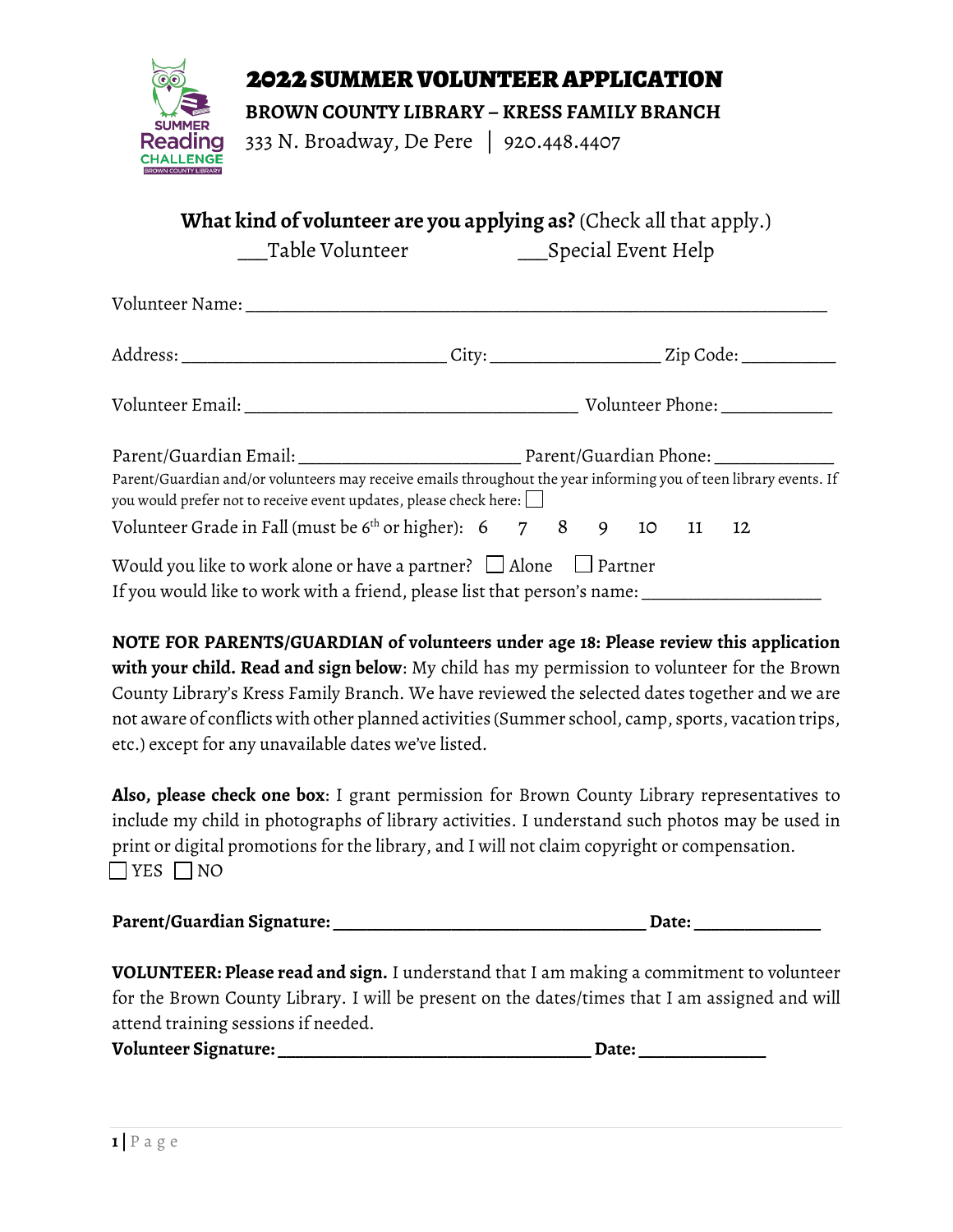For Table Volunteers: Please indicate your 1st, 2<sup>nd</sup> & 3<sup>rd</sup> choices for days and times for each session. If you have no preference, mark any shifts you are willing to work. You may choose to do one session or both.

| Session 1: June $11 -$ July 16                     |                                                    |                                                    |                                                       |                                                    |                                          |  |  |
|----------------------------------------------------|----------------------------------------------------|----------------------------------------------------|-------------------------------------------------------|----------------------------------------------------|------------------------------------------|--|--|
| Monday                                             | Tuesday                                            | Wednesday                                          | Thursday                                              | Friday                                             | Saturday                                 |  |  |
| 9:00-11:00<br>11:00-1:00<br>1:00-3:00<br>3:00-5:00 | 9:00-11:00<br>11:00-1:00<br>1:00-3:00<br>3:00-5:00 | 9:00-11:00<br>11:00-1:00<br>1:00-3:00<br>3:00-5:00 | $-9:00-11:00$<br>11:00-1:00<br>1:00-3:00<br>3:00-5:00 | 9:00-11:00<br>11:00-1:00<br>1:00-3:00<br>3:00-5:00 | 10:00-12:00<br>12:00-2:00<br>$2:00-4:00$ |  |  |
| Session 2: July 18 - August 15                     |                                                    |                                                    |                                                       |                                                    |                                          |  |  |
| Monday                                             | Tuesday                                            | Wednesday                                          | Thursday                                              | Friday                                             | Saturday                                 |  |  |
| 9:00-11:00<br>11:00-1:00<br>1:00-3:00<br>3:00-5:00 | 9:00-11:00<br>11:00-1:00<br>1:00-3:00<br>3:00-5:00 | 9:00-11:00<br>11:00-1:00<br>1:00-3:00<br>3:00-5:00 | 9:00-11:00<br>11:00-1:00<br>1:00-3:00<br>3:00-5:00    | 9:00-11:00<br>11:00-1:00<br>1:00-3:00<br>3:00-5:00 | 10:00-12:00<br>12:00-2:00<br>2:00-4:00   |  |  |

Are you interested in working more than one shift per session?  $\Box$  YES  $\Box$  NO If yes, do you prefer: back-to-back or different days? How many per week? \_\_\_ (*Additional shifts not guaranteed*.) Would you like to be on a substitute volunteer list?  $\Box$  YES  $\Box$  NO

**At least one volunteer orientation session is required, even if you are a returning volunteer. If you are unable to attend an orientation prior to your first shift, contact the library for training information.**

Monday, June 6 @ 5:30-6:00 pm or Wednesday, June 8 @ 4:00-4:30 pm

\_\_\_\_\_\_\_\_\_\_\_\_\_\_\_\_\_\_\_\_\_\_\_\_\_\_\_\_\_\_\_\_\_\_\_\_\_\_\_\_\_\_\_\_\_\_\_\_\_\_\_\_\_\_\_\_\_\_\_\_\_\_\_\_\_\_\_\_\_\_\_\_\_\_\_\_\_\_ \_\_\_\_\_\_\_\_\_\_\_\_\_\_\_\_\_\_\_\_\_\_\_\_\_\_\_\_\_\_\_\_\_\_\_\_\_\_\_\_\_\_\_\_\_\_\_\_\_\_\_\_\_\_\_\_\_\_\_\_\_\_\_\_\_\_\_\_\_\_\_\_\_\_\_\_\_\_ \_\_\_\_\_\_\_\_\_\_\_\_\_\_\_\_\_\_\_\_\_\_\_\_\_\_\_\_\_\_\_\_\_\_\_\_\_\_\_\_\_\_\_\_\_\_\_\_\_\_\_\_\_\_\_\_\_\_\_\_\_\_\_\_\_\_\_\_\_\_\_\_\_\_\_\_\_\_ \_\_\_\_\_\_\_\_\_\_\_\_\_\_\_\_\_\_\_\_\_\_\_\_\_\_\_\_\_\_\_\_\_\_\_\_\_\_\_\_\_\_\_\_\_\_\_\_\_\_\_\_\_\_\_\_\_\_\_\_\_\_\_\_\_\_\_\_\_\_\_\_\_\_\_\_\_\_ \_\_\_\_\_\_\_\_\_\_\_\_\_\_\_\_\_\_\_\_\_\_\_\_\_\_\_\_\_\_\_\_\_\_\_\_\_\_\_\_\_\_\_\_\_\_\_\_\_\_\_\_\_\_\_\_\_\_\_\_\_\_\_\_\_\_\_\_\_\_\_\_\_\_\_\_\_\_ \_\_\_\_\_\_\_\_\_\_\_\_\_\_\_\_\_\_\_\_\_\_\_\_\_\_\_\_\_\_\_\_\_\_\_\_\_\_\_\_\_\_\_\_\_\_\_\_\_\_\_\_\_\_\_\_\_\_\_\_\_\_\_\_\_\_\_\_\_\_\_\_\_\_\_\_\_\_

Dates Unavailable to Volunteer: